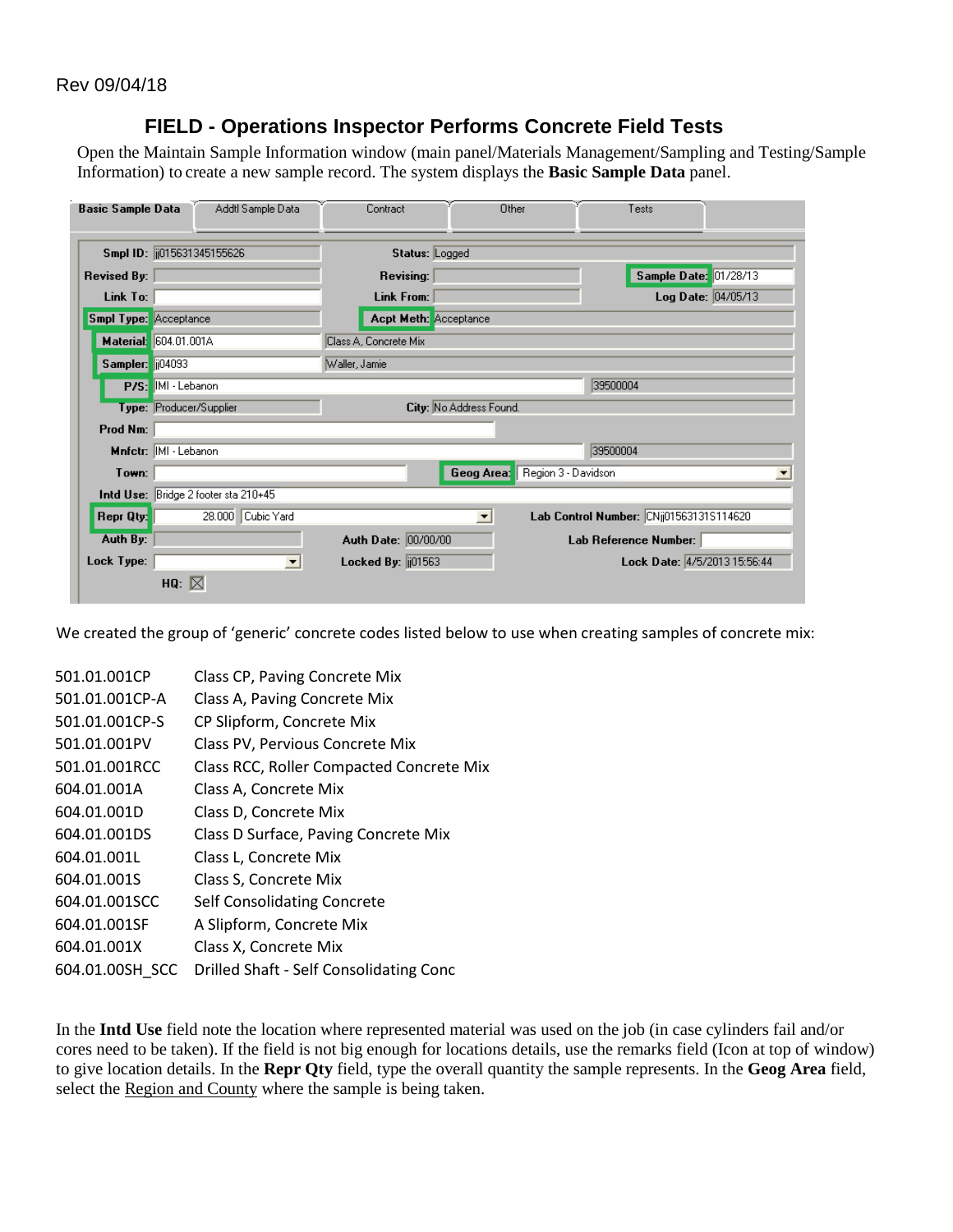Click the **Addtl Sample Data** tab. The system displays the **Addtl Sample Data** panel. Fields that require data are marked with green boxes.

| <b>Basic Sample Data</b>       | Addtl Sample Data         | <b>Contract</b>             | Uther                        | l ests                  |   |
|--------------------------------|---------------------------|-----------------------------|------------------------------|-------------------------|---|
|                                | Smpl ID: 00156314AH110236 | <b>Buy American:</b>        |                              |                         | ▾ |
| Regst By:                      |                           |                             |                              | Witnessed By:           |   |
| Smpl Size:                     |                           | Cubic Yard                  |                              |                         | ᅬ |
| <b>Dist from Grade:</b>        |                           |                             |                              |                         | ≖ |
| Station: 98+35                 |                           | Offset: 12'                 |                              | Reference: Left         |   |
| <b>Smpld From:</b>             |                           |                             |                              |                         |   |
| <b>Smpl Origin:</b>            |                           |                             |                              |                         |   |
| <b>Control Type:</b>           | ▼                         |                             | Cntrl Number: 123A,B (3500)  | Seal Number:            |   |
| Design Type: PCC               |                           | ≛                           | Mix ID: 714002               |                         |   |
| Plant ID:                      |                           |                             |                              | <b>Plant Type:</b>      |   |
|                                |                           |                             |                              | Sample Created from DWR |   |
| Creator User ID: 01563         |                           | Include Standard Remarks: [ |                              | DWR Date: 00/00/00      |   |
| Last Modified User ID: [01563] |                           |                             | Last Modified Date: 10/17/14 | DWR Inspector:          |   |
|                                |                           |                             |                              |                         |   |
|                                |                           |                             |                              |                         |   |
|                                |                           |                             |                              |                         |   |

**Mix ID** field, **Warning!** The mixes available are all approved and associated to the selected material code, but are not filtered by any contract. Confirm the mix ID against paperwork and the Contract Mixes window.

If cylinders are to be made, enter the cylinder numbers in the **Control Number** field. Example: 234,A,B

**Note:** Although it is a rare occurrence, if the concrete mix design has a 'Required Average Minimum Strength' greater than the standard 3000 or 4000 psi, note the required strength in parenthesis after the cylinder numbers for the Lab Tech and Lab Supervisor performing and approving tests. Example: **234,A, B (3500)**

Click the **Contract** tab. The system displays the **Contract** panel.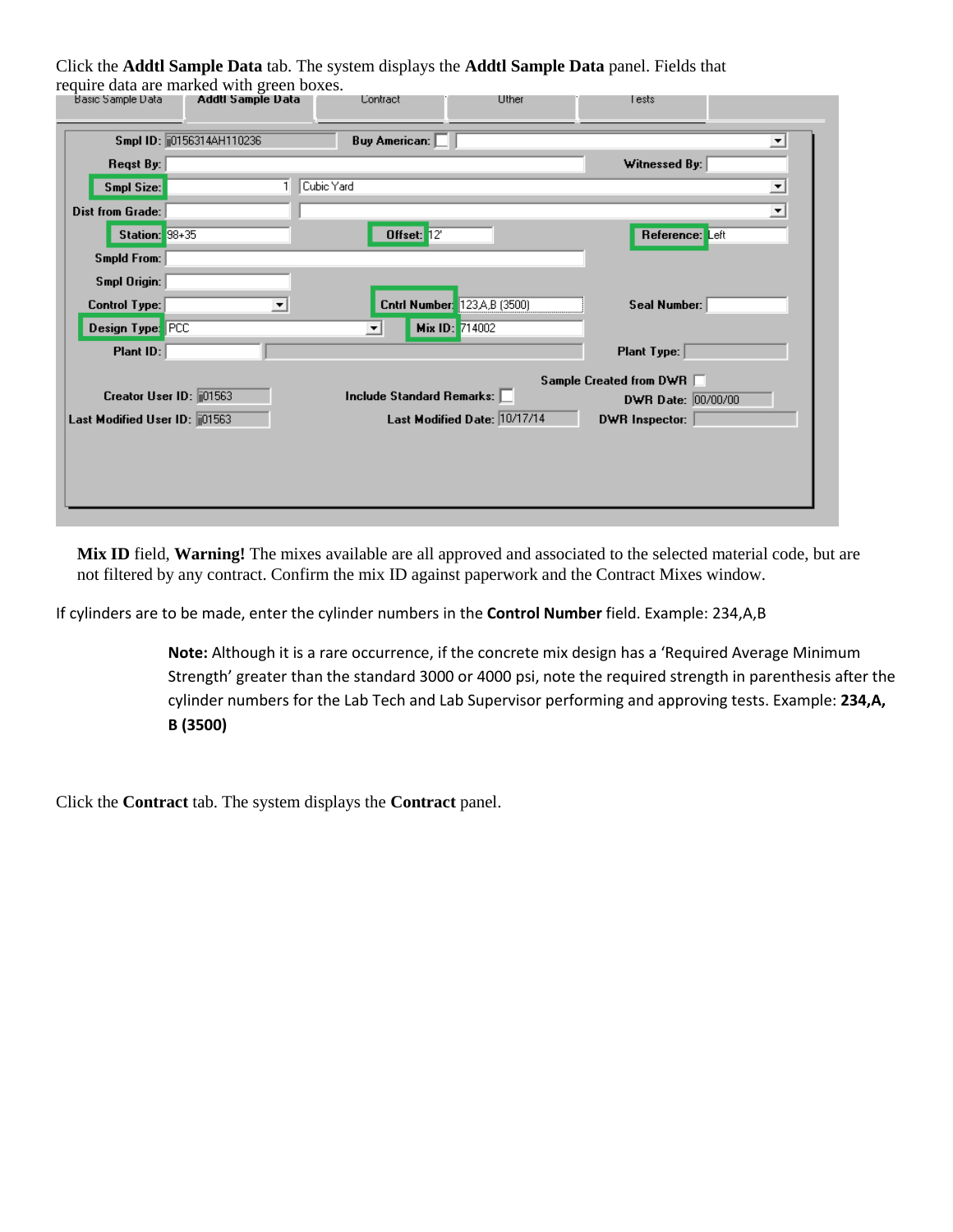| File<br>Edit                           | <b>Services</b>                             | Window<br>Help              |                     |                                |           |                                                                   |                              |                                     |                            |                      |
|----------------------------------------|---------------------------------------------|-----------------------------|---------------------|--------------------------------|-----------|-------------------------------------------------------------------|------------------------------|-------------------------------------|----------------------------|----------------------|
| VI D<br>圃                              |                                             | Е                           |                     | <b>@ 浏日 ① Q 〒 P 5 ℃</b>        |           |                                                                   |                              |                                     |                            |                      |
|                                        |                                             | Maintain Sample Information |                     |                                |           |                                                                   |                              |                                     |                            |                      |
| Basic Sample Data<br>Addtl Sample Data |                                             | Contract                    |                     | Other                          |           | Tests                                                             |                              |                                     |                            |                      |
| Sample                                 | lij01563149P130801                          |                             |                     |                                |           |                                                                   |                              |                                     |                            |                      |
| <b>Contract ID</b>                     |                                             | Project                     | Line<br><b>Item</b> | Proposal<br><b>Line Number</b> | Item Code | <b>Fed State</b><br>Pri Nbr                                       | <b>Cont Est</b><br>Matri Qty | Represented<br>Qty                  | <b>Material</b><br>Unit    | Reporter<br>Matri Qt |
| <b>CNG132</b>                          |                                             | 49006-3232-94               | 0510                |                                | 604-03.01 | BR-STP-87(3)                                                      | 146.000                      |                                     | 10 <sup>%</sup> Cubic Yard | 146.0                |
|                                        |                                             |                             |                     |                                |           |                                                                   |                              | .uuu                                |                            |                      |
|                                        | Select Contract/Material Information<br>-23 |                             |                     |                                |           |                                                                   |                              |                                     |                            |                      |
|                                        |                                             |                             |                     |                                |           | Please tab out of the field to retrieve the Line Item select list |                              |                                     |                            |                      |
|                                        |                                             | Contract to CNG132          |                     |                                |           | CONSTRUCTION OF TWO CONCRETE BOX BEAM BRIDGES                     |                              |                                     |                            |                      |
|                                        |                                             | <b>UNITERIAL DET</b>        |                     |                                |           | Line Item Number Proposal Line Number Item Code                   |                              |                                     | Line Item Desc             |                      |
| 3                                      | 49006-3232-94                               | 0510                        |                     | 0510                           |           | 604-03.01                                                         |                              | CLASS A CONCRETE (BRIDGES)          |                            |                      |
|                                        | 4900o-ozoz-34                               | 0630                        |                     | 0630                           |           | 620-05.01                                                         |                              | CONC PARAPET SINGLE SLOPE (STD-1-1) |                            |                      |
|                                        | 49006-3232-94                               | 9011                        |                     | 9011                           |           | 604-01.08                                                         |                              | CLASS A CONCRETE (FOUNDATION LEVE   |                            |                      |
|                                        |                                             |                             |                     |                                |           |                                                                   |                              |                                     |                            |                      |

Now, record the contract items that the sample represents.

- 1 On the toolbar, click **New**. Then,
- 2 search for and select the desired contract
- 3 select the desired contract line item(s)

**Warning!** Do not enter a quantity. The quantity to be paid is entered in a DWR. The material has a rate/frequency of testing linked to it, and entering a quantity here will possibly cause a shortage of test results resulting in money being withheld.

Click the **Other** tab. The system displays the **Other** panel.

| <b>Maintain Sample Information</b><br><b>AB</b><br>$\mathbf{x}$ |  |                                             |                          |                    |       |  |  |
|-----------------------------------------------------------------|--|---------------------------------------------|--------------------------|--------------------|-------|--|--|
| Basic Sample Data<br>Addtl Sample Data                          |  | Contract                                    |                          | <b>Other</b>       | Tests |  |  |
| jj026881358095349                                               |  |                                             |                          |                    |       |  |  |
| Sample                                                          |  |                                             |                          |                    |       |  |  |
| Type                                                            |  | ID                                          |                          | <b>Description</b> |       |  |  |
| <b>Destination Lab</b>                                          |  | $\textcolor{blue}{\blacksquare}$ TDOT699000 | <b>DEST - TDOT Field</b> |                    |       |  |  |
|                                                                 |  |                                             |                          |                    |       |  |  |
|                                                                 |  |                                             |                          |                    |       |  |  |
|                                                                 |  |                                             |                          |                    |       |  |  |
|                                                                 |  |                                             |                          |                    |       |  |  |
|                                                                 |  |                                             |                          |                    |       |  |  |
|                                                                 |  |                                             |                          |                    |       |  |  |
|                                                                 |  |                                             |                          |                    |       |  |  |
|                                                                 |  |                                             |                          |                    |       |  |  |
|                                                                 |  |                                             |                          |                    |       |  |  |
|                                                                 |  |                                             |                          |                    |       |  |  |
|                                                                 |  |                                             |                          |                    |       |  |  |
|                                                                 |  |                                             |                          |                    |       |  |  |
|                                                                 |  |                                             |                          |                    |       |  |  |
| $\overline{\phantom{a}}$                                        |  | Ш                                           |                          |                    | ۰     |  |  |
|                                                                 |  |                                             |                          |                    |       |  |  |

In the **Type** dropdown list, select **Destination Lab**. In the **ID** field, search for and select **DEST - TDOT Field Testing**. **Save**.